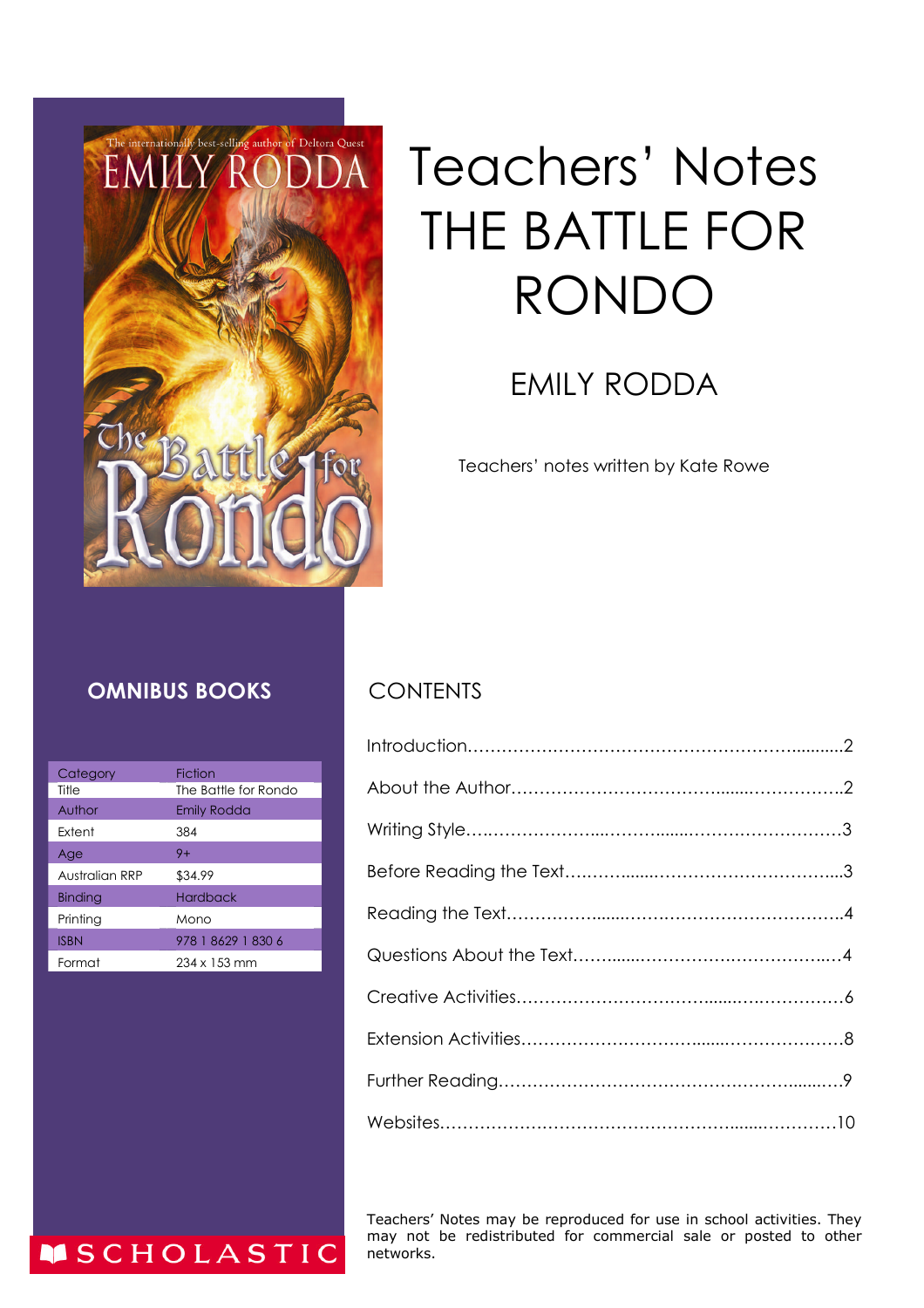#### **INTRODUCTION**

*The Battle for Rondo* is a fantasy story for readers aged 8–12. As the third and final book in Emily Rodda's Rondo trilogy, it brings many ongoing themes from the first two books to a climax, but it can also be read on its own.

Cautious, sensible Leo Zifkak and his impetuous, prickly cousin Mimi have now had two adventures in the magical world of Rondo. Rondo exists within an antique music box that has been in Leo's family for generations, and now belongs to Leo. The world is accessed with the aid of the Key, an oval pendant, which was also a family heirloom and belongs to Mimi. Rondo is full of unusual and fascinating people, many of whom bear a strong resemblance to the fairytale characters of our world. Leo and Mimi have discovered two of their ancestors living in Rondo. The first is their great-great-uncle Henry (Hal), a hero, who saved Rondo from the evil Blue Queen and ended the Dark Time. The second is Hal's brother George, who is known as Spoiler and has a very bad reputation, having helped the evil Blue Queen gain control of Rondo in the first place.

Leo, Mimi, Hal and their new Rondo friends have successfully foiled the plans of the Blue Queen twice. Now, the Quest team is forced to take on the Blue Queen again as she makes her biggest and most dangerous effort yet to control Rondo. An unlikely new member of the team forces Leo to confront the strengths and weaknesses of his own soft-hearted nature, while a daring plan to stop the Queen risks destroying everything and everyone that the people in Rondo hold dear.

#### **ABOUT THE AUTHOR**

Emily Rodda's real name is Jennifer Rowe. She was born in Sydney and completed an MA (Hons) in English Literature at Sydney University in 1973. She worked in publishing for many years, as an editor and then as a publisher at Angus & Robertson, before becoming the editor of the *Australian Women's Weekly* magazine in 1988. She is now a full-time writer.

Always a keen reader and writer, Emily began writing children's stories in her spare time to entertain her young daughter Kate. She submitted her first manuscript to Angus & Robertson using a pseudonym – her grandmother's name, Emily Rodda – to make sure that she got an honest opinion of her work from her colleagues. This book, *Something Special*, won the Children's Book Council of Australia Book of the Year Award, as did four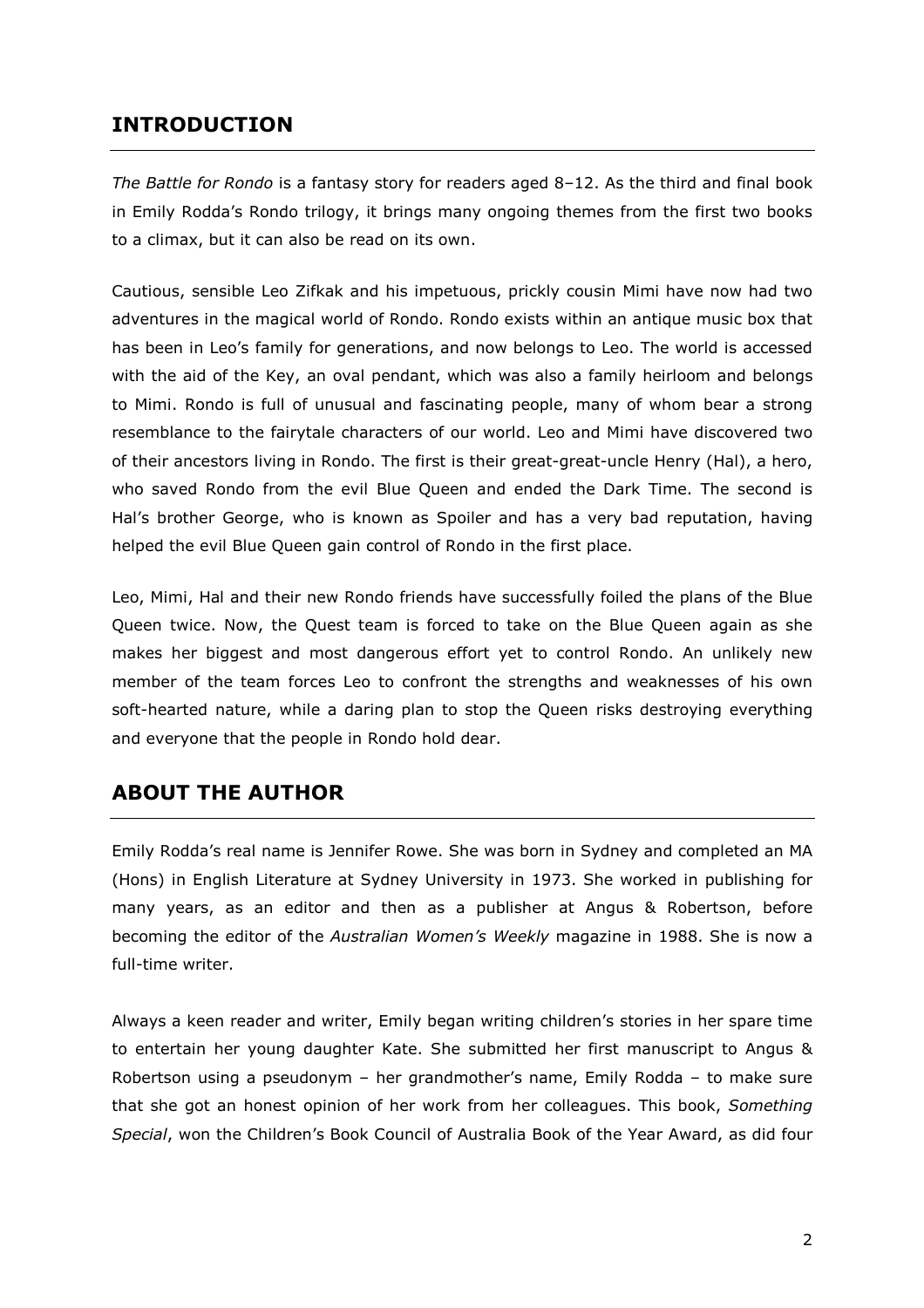other of her books in subsequent years: *Pigs Might Fly*, *The Best-Kept Secret*, *Finders Keepers* and *Rowan of Rin*.

Emily Rodda has published over ninety books. In recent times she is best known for the popular Deltora Quest fantasy series, which has sold more than any other Australian series, has been made into a successful animated TV series in Japan and is published in over thirty countries around the world.

In 1995 Emily Rodda won the prestigious Dromkeen Medal. The judges of the award said of her that she 'maintains a prolific writing schedule, continues to provide a role model in promoting children's literature and still spends many hours sharing her love of books with children and educators'. She has also won many different kids' choice awards across Australia.

*The Key to Rondo* was shortlisted for the Aurealis Awards, the NSW Premier's Award and the Children's Book Council of Australia Book of the Year Award (Younger Readers). *The Wizard of Rondo* won the 2008 Aurealis Award for Best Children's Novel and was shortlisted for the 2009 CBCA Award (Younger Readers).

Emily has also written seven murder mysteries for adults under her real name, Jennifer Rowe. Her favourite hobbies are reading and writing stories. She has four children and lives in the Blue Mountains with her husband.

For further information please consult Emily Rodda's online biography at [http://www.emilyrodda.com.](http://www.emilyrodda.com)

#### **WRITING STYLE**

*The Battle for Rondo* is action packed and suspenseful, with light, humorous moments. The world and the characters of Rondo are richly described and vividly brought to life. The style melds the fast-paced narration of Deltora Quest with the finely crafted flavour of Rodda's earlier work and will therefore appeal to both dedicated and reluctant readers.

#### **BEFORE READING THE TEXT**

Before reading *The Battle for Rondo* it might be helpful for students to familiarise themselves with common fairy tales and nursery rhymes. This could be done as part of a library presentation or simply a class discussion based around the following questions: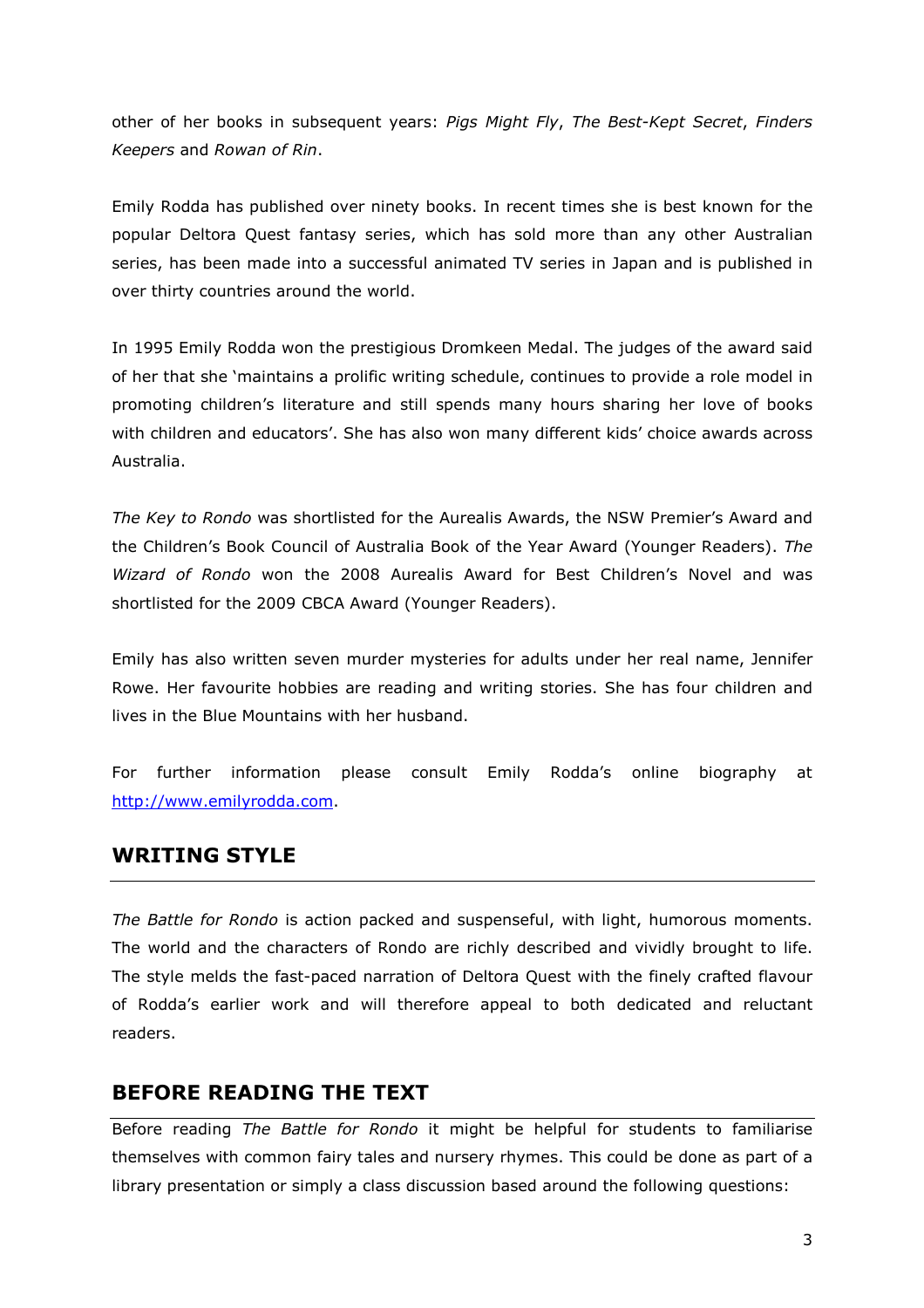- How many fairytales and nursery rhymes do you know?
- Do you know which countries these fairytales and nursery rhymes come from?
- Do you know who wrote them?
- What sorts of elements do fairytales have that other stories don't always have? (i.e. how do you know that what you're reading is a fairytale?)

Though the book can be enjoyed without any previous knowledge of the Rondo series, it may also be helpful to discuss the first two books before beginning. Find out who in the class has read *The Key to Rondo* or *The Wizard of Rondo*. How would they tell the story of what happened in just a few sentences? Other members of the class could ask questions if there is something they don't understand.

#### **READING THE TEXT**

The teacher might like to read the opening chapters to the class and ask the first comprehension questions orally, either for students to work on alone or in pairs, or as part of a class discussion. The teacher could continue to read the text or ask the students to finish reading the book on their own.

### **QUESTIONS ABOUT THE TEXT**

Please note that many of these questions ask for opinions in order to help students engage with the text and therefore may not have one right answer. It would be a good idea for each student to answer these questions alone and then compare notes with a partner or with the class.

#### **Chapters 1-5:**

- In what ways do Leo's parents think he and Mimi have changed since Mimi came to stay? What does Leo think is the real reason for these changes? What do you think?
- What is the Key to Rondo? Why do you think Leo and Mimi need to keep it a secret?
- Who or what is TUFFS? What do the initials T.U.F.F.S. stand for?
- Begin a character chart for the seven wizards and witches of Rondo. On the left of the chart list their names. Then create columns with the headings 'Appearance', 'Personality' and 'Special Talents'. You may not learn very much about some of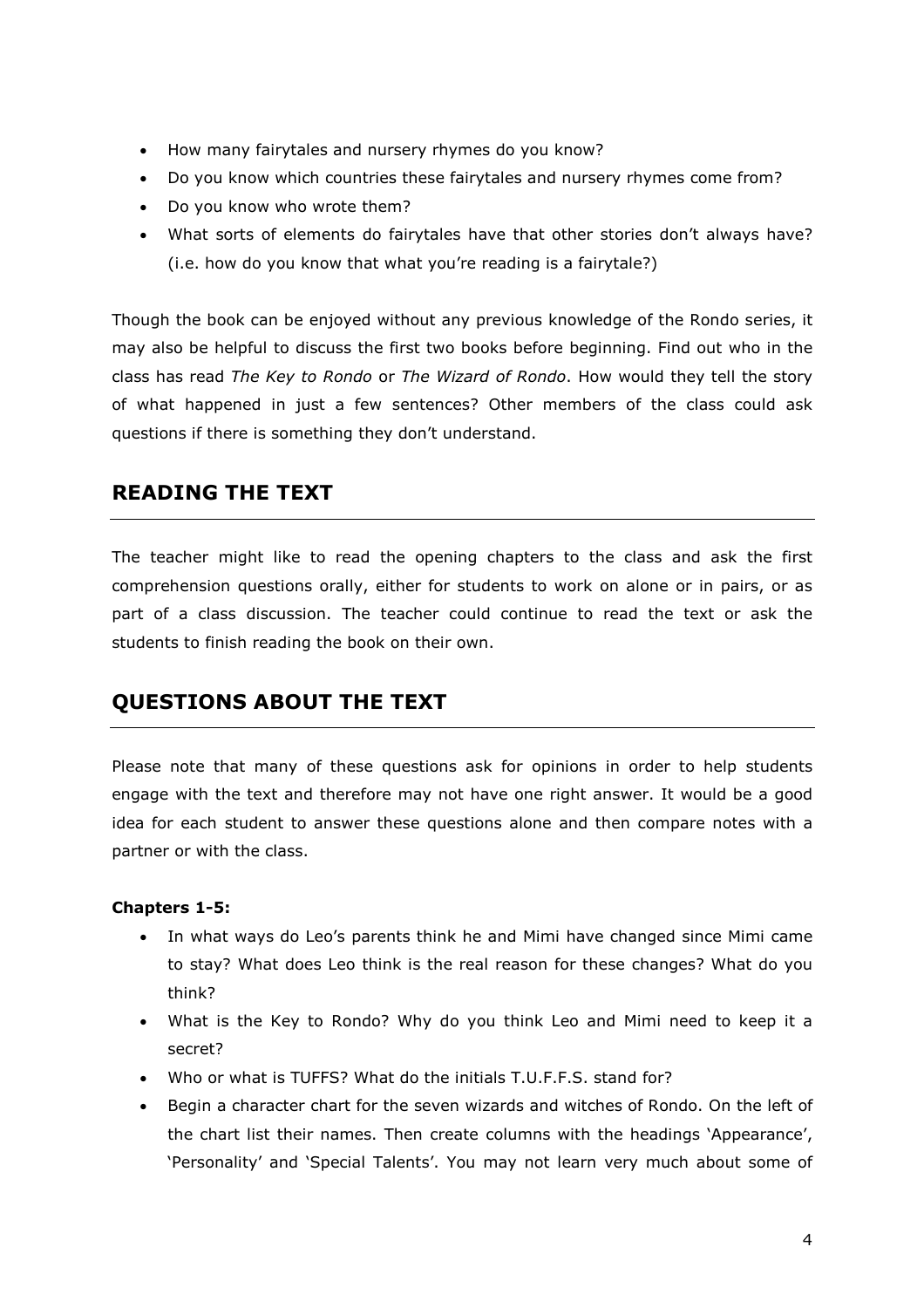them until the end of the book, but every time you learn a small detail note it down.

- What are dots? What kind of pests do they remind you of in our world?
- How has Tye changed since Leo and Mimi first met her? Why do they think this is?
- Begin a list of the things in Rondo that are different in our world. Add to the list as the story continues. Compare your list with your classmates' when you have finished the book.

#### **Chapters 6-10:**

- Why did the fairy godmother of the Crystal Palace retire (Chapter 7)? What fairytale does this remind you of?
- What are the names of the nine princesses of the Crystal Palace? What do their names have in common? If you were to name a tenth princess, what would her name be and why? (Note: she could be similar to her sisters or very different.)

#### **Chapters 11–15:**

- The ogre's banned room brings to mind another fairytale, in which a man forbids his new bride from entering a certain locked room. Which fairytale is this?
- What are the three places where messenger mice will not deliver mail?

#### **Chapters 16-20:**

- Who is Spark?
- What are the names given to Mimi and Leo by the dragon? If a dragon gave you a name, what would you like it to be?

#### **Chapters 21-25:**

- In a few sentences, describe what happens at the press conference.
- What are Leo's hopes for Spoiler? Do you agree?

#### **Chapters 26–34:**

- Describe Wizard Wurzle's first attempt to extinguish the fire.
- What idea does Mimi suggest to him, and why does it work?
- Remember to continue to update your chart of wizards and witches during these chapters.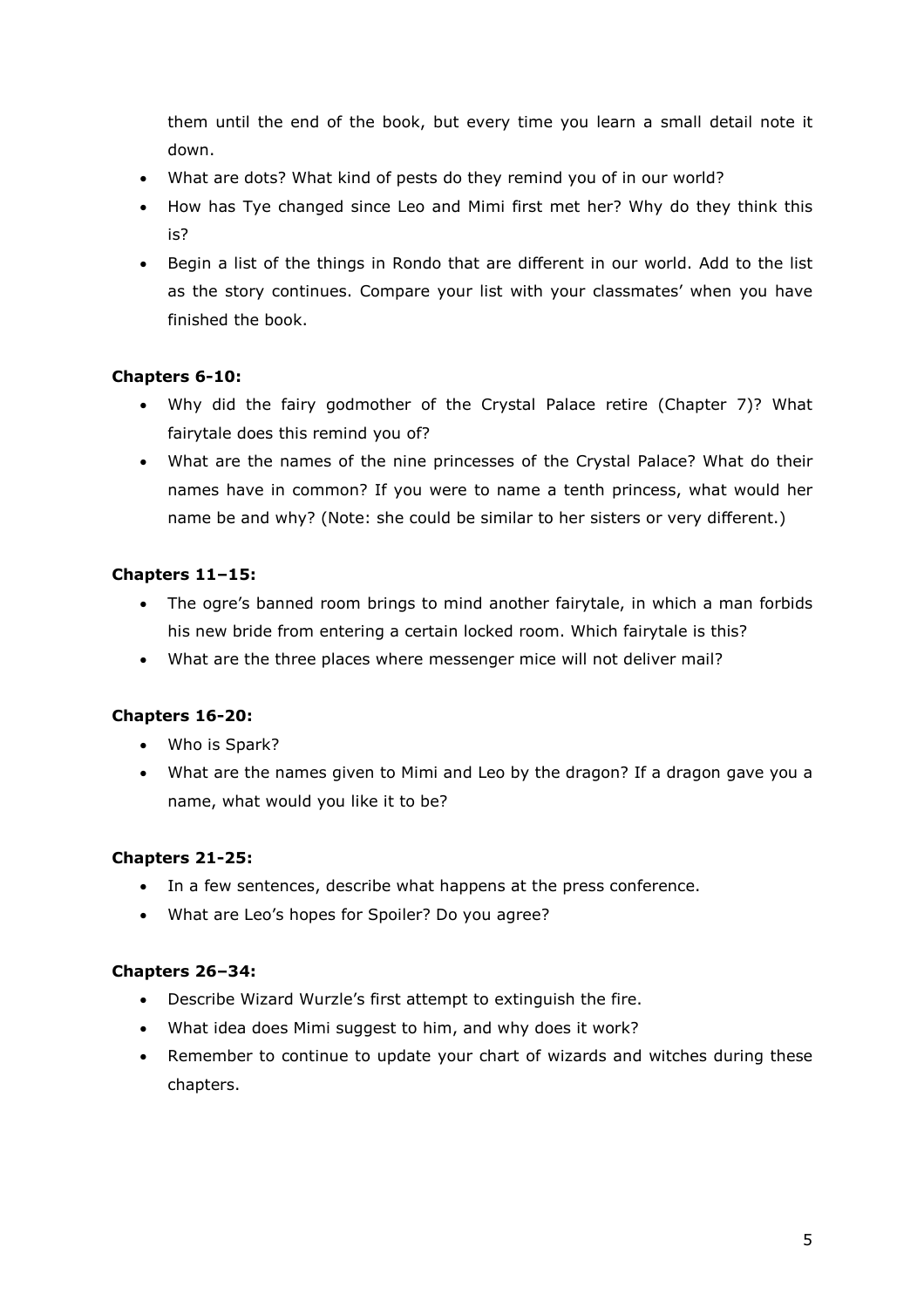#### **1. ART**

- Draw a picture of your favourite characters from *The Battle for Rondo,* using clues from the book to make them look exactly how you think the author describes them.
- As a class, create the portrait wall in the Ogre's castle. Everyone should invent an ogre to draw and then name it and write a passage about its life underneath the portrait. Use your imagination to draw your ogre. Does it have fangs? How many eyes does it have? What does it wear? Where does it live? What is its true name?
- Pick your favourite witch or wizard from the character chart you created, and draw what you think he or she looks like, based on the clues you have gathered.
- Draw a 'Wanted!' poster for Officer Begood's police station. You might choose the enchanted squirrels, Princess Pretty, the dragon or invent your own dangerous Rondo character. There should be a picture of the character, a description of why he or she is wanted, and instructions for what to do if the character is seen.
- Imagine that you have a music box like Leo's, but with a totally different world inside. What would your imaginary world look like? What would it be called? Draw panels for each side of your music box.
- Everyone knows the most common names for colours: red, green and so on. But there are many names for the different shades of each (e.g. vermillion and cobalt). With the help of your teacher, can you find examples in magazines, or scrap paper, of the shades of blue that Leo thinks of in Chapter 33, and make a collage? Alternatively, can you mix the shades of blue yourself with paint? Or pick another colour you like and find out the names of some of its shades? The class could divide into groups, with each group in charge of one colour.

#### **2. CREATIVE WRITING**

 Write a message from one Rondo character to another, giving news of the events that have occurred in Rondo. You could write a letter from the queen of the Crystal Palace to her sister, a city messenger mouse to its friend in the country or the ogre to his brother. Remember the message has to be short so that it won't be too heavy for a mouse to deliver!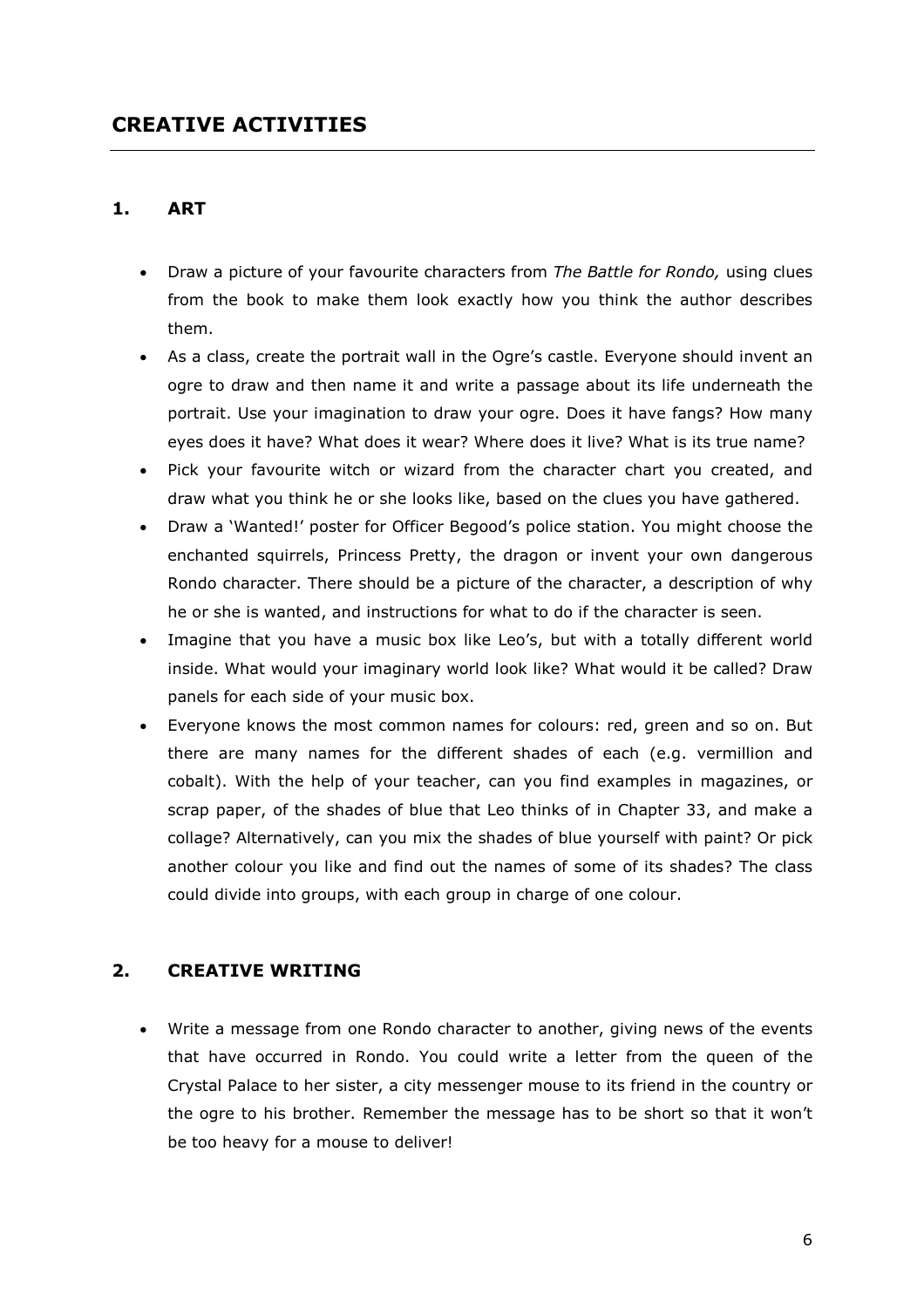- Many of the characters in the world of Rondo are based on well-known fairytale characters. How many can you spot? Work in pairs to find as many as you can, and then work as a class to make a full list.
- Imagine that you are at the press conference in Chapter 23. Write a newspaper article reporting what occurred. Remember that a newspaper report should only describe exactly what happened, not give opinions.
- Invent your own magic potion made from strange ingredients. What does it do? Write a full recipe, with the ingredients listed first, and the method written out second, and draw a picture of the finished product.
- You may have noticed that many of the characters are named after their profession, for example Crumble the pie-seller and Posy the flower-seller. Make a list of all the characters in Rondo whose names match their jobs. Then invent your own list of names. What do you think the Rondo butcher is called? Or the firefighters?
- Leo inherits the music box from Aunt Bethany, and Mimi inherits the pendant. Does your family have precious things that have been handed down? Describe one of these things and explain why it is precious.
- Leo and Mimi have also inherited parts of their personality from their relatives. Who are they similar to in their families and why?
- Who are you similar to in your family, who are you different from, and why? It might be the way you look, something you're good at, the way you speak or something else entirely.
- Write about an adventure that happens in the world you created in the Art Activities. Remember to put in lots of details about your world. What kind of place is it – city, country, desert, outer space? What sounds would there be? What types of animals and plants? What would it smell like? Are there people? What do they look like and what do they do? There is no right answer; the aim is to describe a place so that it seems real to someone else reading your description.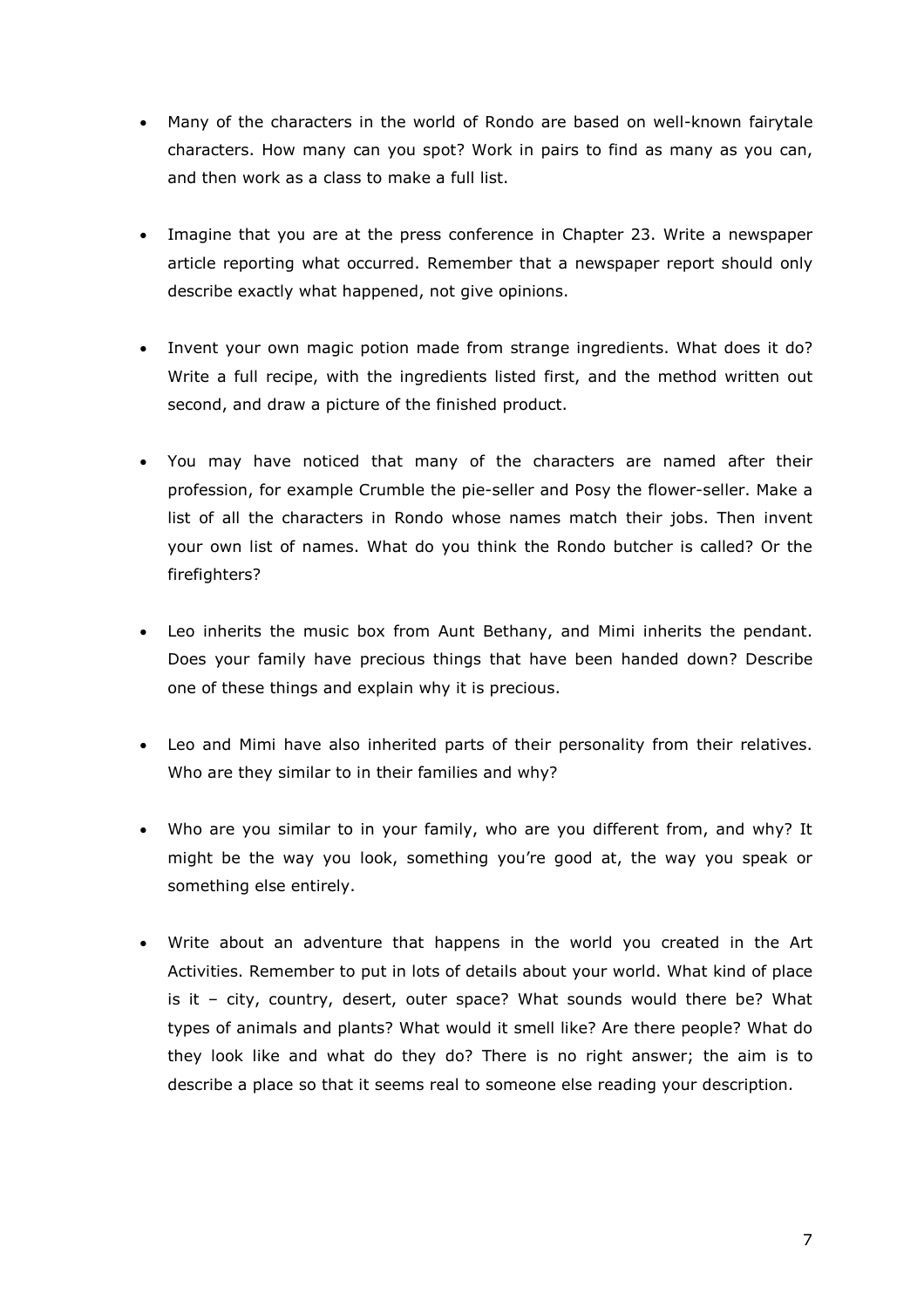#### **3. MUSIC**

- What tune do you imagine the music box plays? Compose a melody using whichever instrument you like (a piano, recorder, xylophone or even your voice). See if you and a friend can make a duet using two instruments, and perform it for the class!
- Look up the word 'rondo' in the dictionary. What does it mean? How do you think the name applies in the book?

#### **4. SCIENCE**

 How is a rainbow formed? Why are there seven colours in it? Are the colours always in the same order?

#### **5. INTERNET**

 Names have a special significance in Rondo. Do a little research about your own name (first name, middle name if you have one and last name). Where does your name come from? What does it mean? Why did your parents choose your first name? Were you named after a family member? If you have a nickname, which name do you prefer and why?

#### **EXTENSION ACTIVITIES**

- Many of the characters in *The Battle for Rondo* have changed and developed as a result of things they have experienced in their lives. The Tideseer is one example. Think of an example in your life, or in the life of someone you know, where an experience caused you to try something new, change your appearance or interests, or to think about things in a different way. Describe what happened as if it were a story.
- Part of the humour of *The Battle for Rondo* is caused by having traditional fairytale characters in a modern setting, all mixed up together. Pick two of your favourite fairytale characters (eg. Sleeping Beauty, the wolf from *Little Red Riding Hood*) and imagine what might happen if they met in a different situation, like a school or a shopping centre. What might happen if Chicken Little got a job in a fast food shop? Or Sleeping Beauty became a zookeeper after she woke up?
- The magic boots help the wearer to understand the feelings of the person who wore them last. Sometimes things can look very different from someone else's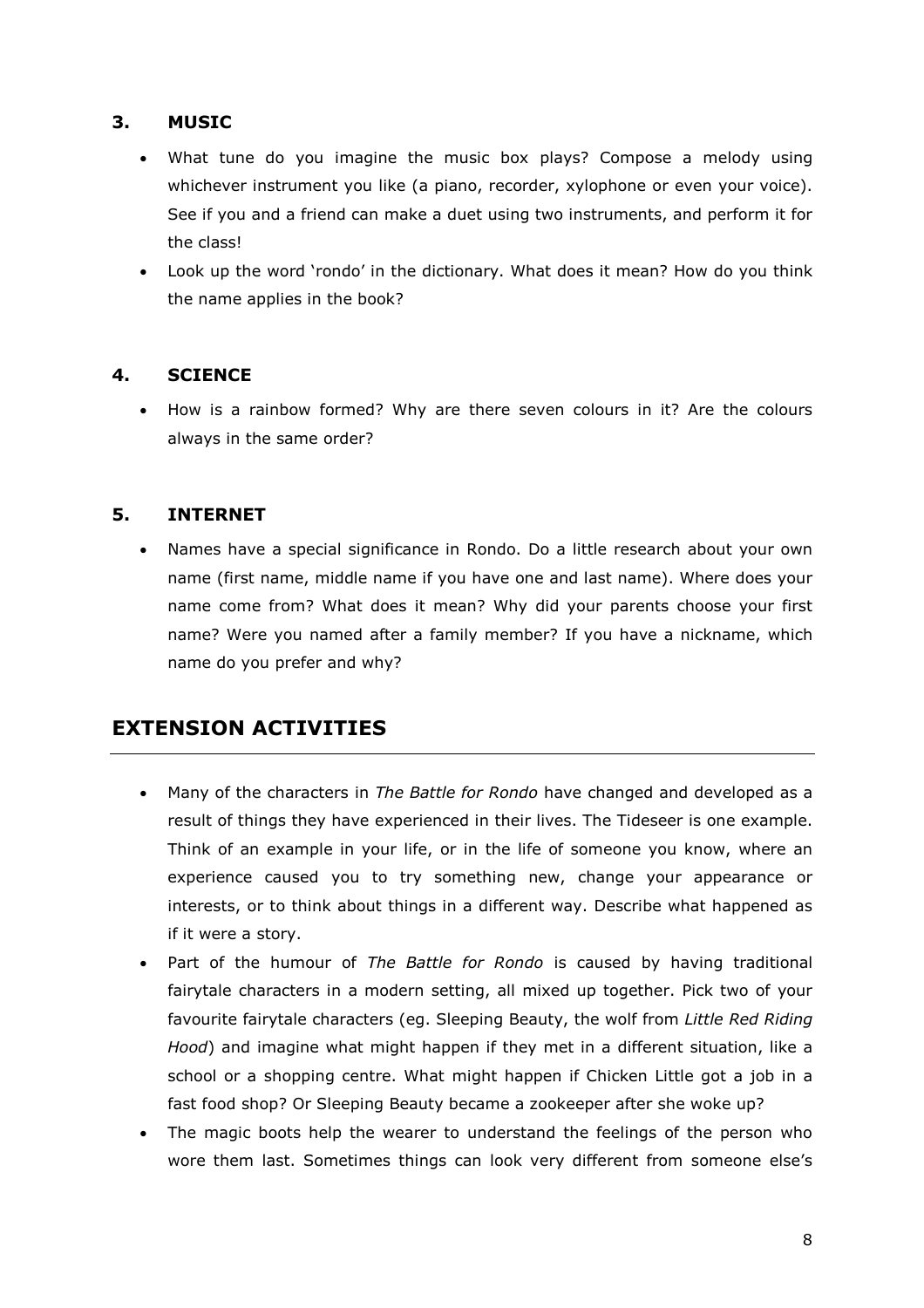point of view. Rewrite a well-known fairytale from the perspective of a minor character. For example, tell *Cinderella* from the point of view of the Ugly Sisters or *The Three Little Pigs* from the wolf's point of view.

- From the list of fairytales that you made in the Creative Writing Activities, pick one to research. Which country did it come from? Who wrote it? Find an example of a fairytale from your own family's country of origin and write it in your own words (if you don't know any fairytales from your own culture, ask your parents or grandparents for help).
- Sometimes the original version of a fairytale is a lot more frightening than its modern version. Compare, for example, the differences between Hans Christian Andersen's *The Little Mermaid* and the Disney animated version of *The Little Mermaid*. See if you can find other fairytales that were different in their original versions but be prepared: some of them are a little gory!
- If you liked *The Battle for Rondo*, write and tell Emily Rodda why. Or if someone in your class comes up with a question about the book that no one can answer, write and ask her about it! Don't forget to include a stamped, self-addressed envelope for your reply. You can address your letter to the following address: Emily Rodda c/- Omnibus Books, 335 Unley Rd, Malvern SA 5061

#### **FURTHER READING**

You might like to read other books by Emily Rodda, including the two previous Rondo books (*The Key to Rondo* and *The Wizard of Rondo*), books from the Deltora Quest series and from the Rowan of Rin series. How do they compare to *The Battle for Rondo* in your opinion?

If you enjoyed *The Battle for Rondo* you might also enjoy fantasy works by other Australian authors, such as the Monster Blood Tattoo trilogy by D.M. Cornish, *Dinosaur Knights* by Michael Gerard Bauer, the Wolf Kingdom books by Richard Harland, the Sorcerer's Tower quartet by Ian Irvine and Kim Wilkin's Sunken Kingdom series. And if you enjoy fairytales in general, you might enjoy *The Storyteller* TV series, available on DVD, or movies such as *The Princess Bride, Willow, Shrek*, *Ella Enchanted* and *Enchanted*.